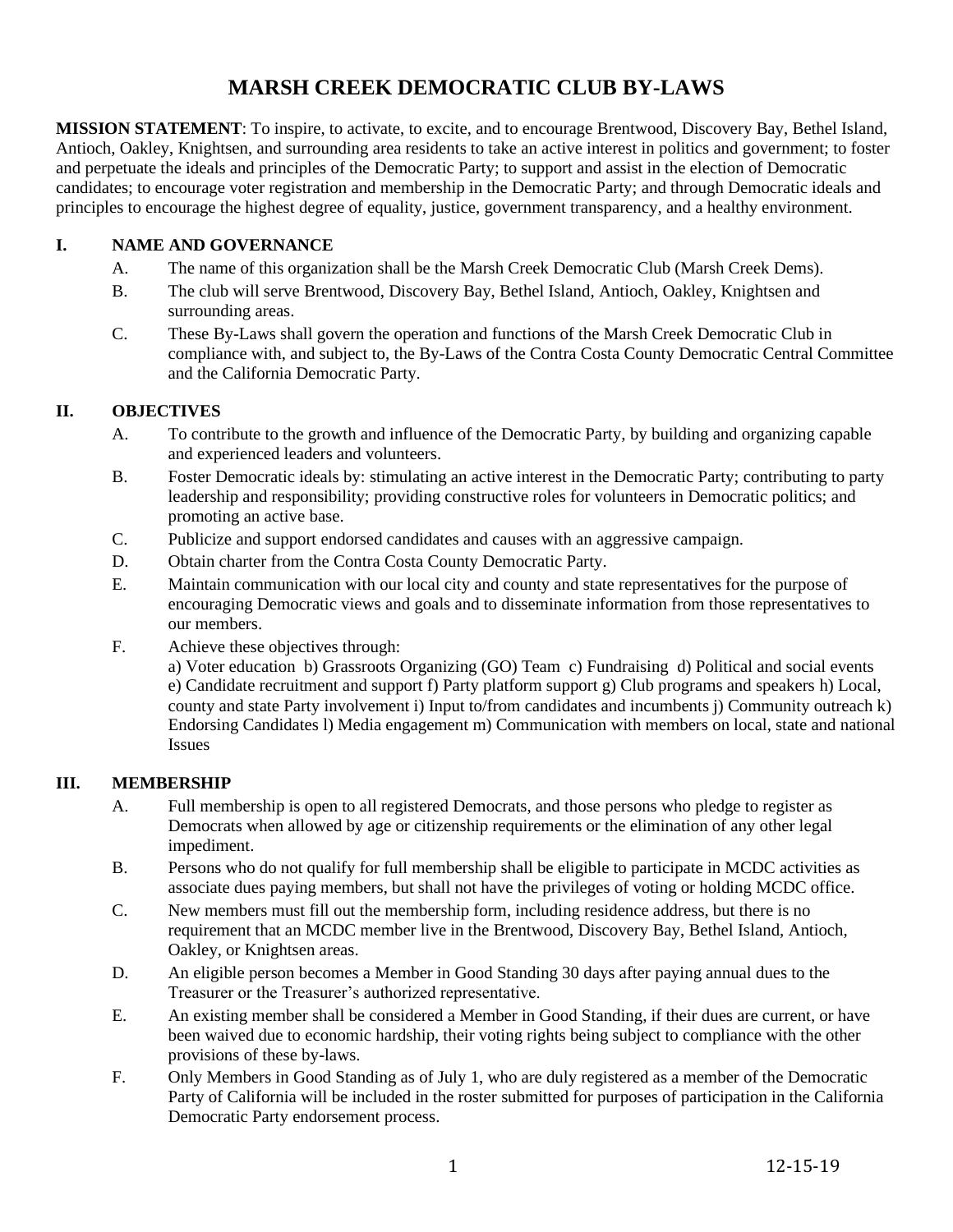- G. Use of Club Name: No officer, Executive Board member or Club member shall use the name of the Club in connection with any candidate or issue not endorsed by the Club.
- H. Members shall be given a copy of the MCDC By-laws upon request.
- I. MCDC supports non-discrimination in membership, including age, gender, race, color, creed, and sexual orientation, persons with disabilities as defined by the Americans with Disabilities Act of 1990 as amended, religion, national origin, ethnicity, or economic status.

## **IV. DUES**

- A. Dues shall be due on January 1 of each year and payable by the February meeting of each calendar year.
- B. Annual dues shall be \$20. Student/Youth \$5.00
- C. Prorated dues: Members who join after November 1st will be offered a prorated \$10 membership fee.
- D. Changes in annual dues shall be recommended by the Executive Board to the membership at a regularly called meeting of the Club after due notice, and shall be approved by a majority of the members in good standing present and voting. Payment for membership shall be accepted only from accounts in the prospective member's name or which the prospective member controls.

# **V. OFFICERS**

- A. The Officers shall be elected at the first meeting of the calendar year and shall hold office for one year or until a successor is installed.
- B. The Officers shall be as follows:
	- 1. President
	- 2. Vice President
	- 3. Secretary
	- 4. Treasurer
	- 5. Immediate Past President
- C. No Officer shall hold more than one office at a time, except on an "Acting" basis, and under no circumstances should the President and Treasurer be the same person.
- D. The Treasurer shall be responsible for the collection of dues, receive and deposit all club funds; maintain an accurate record of club receipts and expenditures; sign all checks as authorized by the Executive Board; make the record of club receipts and expenditures available to any member when requested; provide a report of the club financial status at club meetings as requested; provide an annual written report of club financial status; make the books and all other financial records of the club available to the audit committee each year in May. In addition the Treasurer File all financial reports as required by law in a timely fashion with the appropriate agencies and draft and present a proposed annual budget for review by the Executive Board and General Membership.
- E. The Immediate Past President shall advise the President on matters important to the MCDC and participate in Executive Board meetings and the annual membership meeting.
- F. Treasurer's books will be audited for approval by the membership when ordered by the Executive Board.

# **VI. EXECUTIVE BOARD**

- A. The elected Officers, Past President, Swing Left Chair, Membership Chair, Precinct Taskforce Chair, Program & Events Chair, Voter Outreach Chair, Communications Chair and Issues, Endorsements and Legislation Chair shall constitute the Executive Board. Any member of the Executive Board may be removed following three consecutive absences (unless excused by the President) during the calendar year. After six consecutive absences, they must be removed. Committee Chairs will be chosen by the committee members at the first meeting of the new year. The Executive Board can add committee chairs to the Board as needed.
- B. The Executive Board will meet a minimum of four (4) times per calendar year for the purpose of planning and directing and implementing the policies of the MCDC. During election years, the Executive Board will strive to meet monthly. All members can attend Board meetings.
- C. Members of the Executive Board should be notified of the time and place of each Board meeting at least five (5) days in advance and a preliminary agenda should be provided.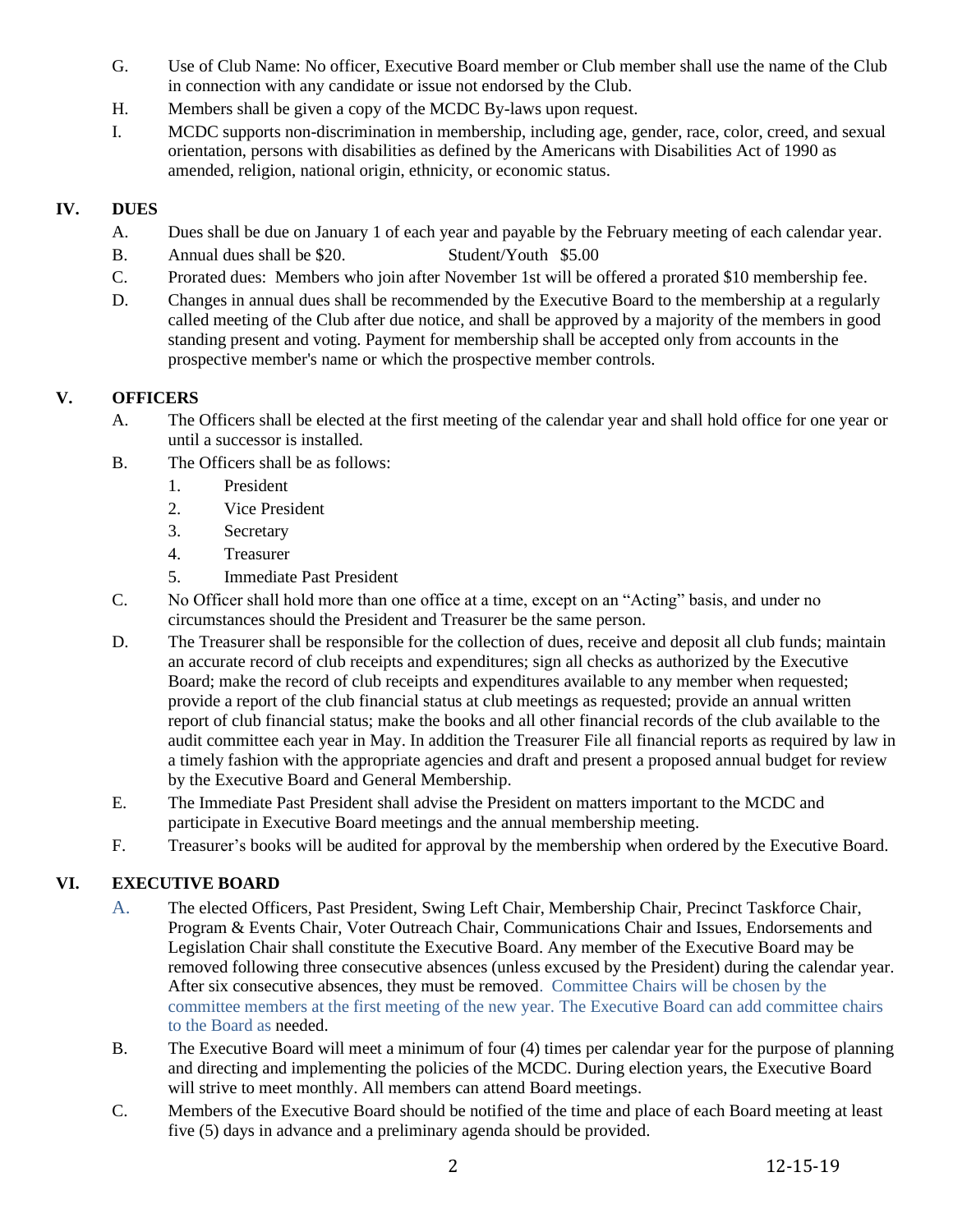- D. A majority of members of the Executive Board, at a duly constituted meeting, shall constitute a quorum.
- E. For the purpose of establishing a quorum, telephonic/or Skype/Facetime/Go-to-Meeting or electronic attendance is authorized.
- F. Special meetings of the Executive Board, for any purpose whatsoever, may be called at any time by the President or upon written request from five members of the Executive Board.
- G. The Executive Board may affiliate the MCDC with such other Democratic Party organizations as seem appropriate and desirable.
- H. The Executive Board shall select the delegates and alternative delegates to which the MCDC is entitled to the organizations with which the MCDC is affiliated. Those delegates and alternate delegates selected shall be MCDC members in good standing. The President shall fill delegate vacancies from the alternates and new alternates will be selected at the next Executive Board meeting.
- I. All Executive Board members shall serve without compensation.
- J. An member in Good Standing may be designated by the President with the consent of the Board to serve as Parliamentarian with the duties of interpreting the MCDC's Charter, and By-laws, and the most recent edition of Robert's Rules of Order, to ensure the activities of the MCDC are in keeping with both the spirit and meaning of these documents and to provide guidance in these matters.

## **VII. ELECTIONS**

- A. Elections will be held annually as early as possible in the year, but in no case, later than April.
- B. New members shall be entitled to vote on Club matters thirty (30) days after dues are received. Ongoing members shall be entitled to vote upon payment of dues for the year. Membership must be renewed annually.
- C. Every Member in Good Standing shall be eligible for any office in this Organization
- D. Nominations for officers may also be made by the Executive Board or any member in good standing.
- E. "Intent to Run" forms will be available at the November meeting. All candidates for office shall submit an "Intent to Run" via email with the Secretary at least fourteen (14) days prior to election
- F. The Secretary will post online and email all club members the declared candidates 12 days prior to the election.
- G. The Secretary will prepare a ballot for all offices that are contested.
- H. In the absence of a contest, the election shall be by acclamation.
- I. In the event a Member in Good Standing cannot attend the meeting in which an officer election will occur, the Member in Good Standing may submit an absentee ballot electronically. The absentee ballot must be received by the Secretary no later than one (1) hour prior to the scheduled start of the meeting. The email must be sent from the account listed on the membership form.
- J. The Secretary will send absentee ballots to all Members in Good Standing who request them.
- K. All offices that are contested shall be conducted by secret ballot.
- L. Candidates receiving the highest number of votes of the Member in Good Standing present and voting shall be considered elected.
- M. All terms shall be for one (1) year immediately following the election or until the next election.
- N. With the exception of President, in the event that an officer vacancy exists, any active member may then be nominated to run for that office. The membership will vote to fill vacancies at the following meeting.

#### **VIII. STANDING AND OTHER COMMITTEES**

- A. The Executive Board may form ad hoc committees at any time. Ad hoc committees will consist of at least one Executive Board member. The purpose of an Ad Hoc committee is essentially for short term projects and may include non-Board members who wish to be active for a limited time only.
- B. Standing committees shall be determined by Executive Board and may change as needs arise.
- C. Suggested standing committees
	- 1. Membership
	- 2. Program and Events Committee (including Fund Raising)
	- 3. Communications Committee (Print, Digital and Social Media)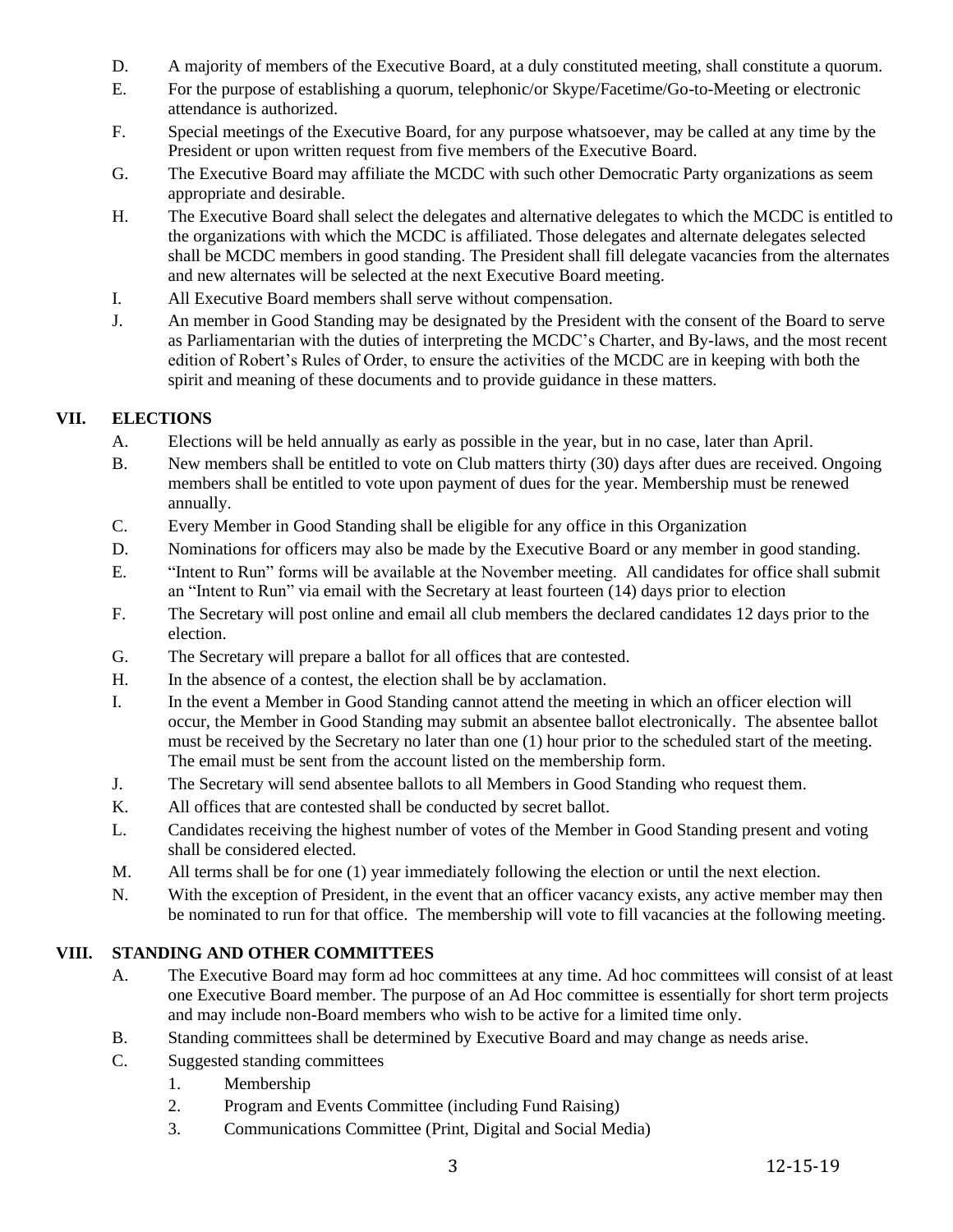- 4. Voter Outreach–Voter Registration, Letter Writing Text and Phone Banking
- 5. Issues, Endorsements, and Legislative Committee
- 6. Elections and By-Laws
- 7. The Finance and Audit Committee, which will consist of a minimum of two members of the Executive Board, will include two non-Board members appointed by the Board, and will prepare an annual budget for the MCDC for the fiscal year and will audit the MCDC bank statements and copies of all checks periodically to determine how the MCDC has spent funds over the past year or years.
- 8. Swing Left
- 9. Precinct Taskforce Oversee Training and Recruiting of Precinct Captains

#### **IX. AMENDMENTS**

- A. Amendments to the By-laws may be initiated by the Executive Board, By-Laws Committee, or by written petition signed by ten percent (10%) of the MCDC members eligible to vote.
- B. The Executive Board shall consider any such petition and make a recommendation at the next MCDC general membership meeting following receipt of the petition.
- C. Written notice of any proposed amendment(s) shall be given to the MCDC membership at least fourteen (14) days prior to any membership consideration.
- D. Discussion of changes, amendments, revisions and review will occur at the membership meeting prior to any consideration and vote.
- E. A majority vote of an established quorum of qualified MCDC members shall be necessary for passage of By-laws amendments and revisions recommended by the Executive Board, and those not recommended by the Board will require a two-thirds vote in favor.
- F. In the event a Member in Good Standing cannot attend the meeting in which an amendment will be voted on, the Member in Good Standing may submit an absentee ballot electronically that must be received by the Secretary no later than one (1) hour prior to the scheduled start of the meeting. The email must be sent from the account listed on the membership form.

#### **X. MEETINGS**

- A. General membership meetings shall be held monthly on dates and times as designated by the Executive Board.
- B. Regular Meetings: There shall be at least ten (10) regular meetings of the Club in each calendar year, to be held at such times and places as may be designated by the Executive Board. Insofar as possible, meeting locations and times should be consistent with prior and subsequent meetings.
- C. Election Meetings: The annual meeting of the Club for purposes of electing officers shall be typically held in the early part of each year, but must be held no later than April. It shall be a regular meeting of the Club.
- D. Notice and agenda of regular and special meetings shall be prepared and distributed by the Secretary. The Secretary shall send notices and agendas via email to all club members and post on the Club's website at least ten (10) days prior to the convening of each meeting. If special meetings are called with less than ten (10) days' notice, the Secretary must notify the Executive Board by telephone and/or email.
- E. Any interested party may request to place an item on the agenda of a regular or special meeting in writing to the President and Secretary at least seven (7) days prior to the meeting. An item may be added to the agenda after the noticing deadline by a 2/3 vote of the present and voting Members is Good Standing at a general membership meeting.
- F. The Secretary shall send minutes of general membership meetings via email to all club members and post on the Club's website within fourteen (14) days after each meeting.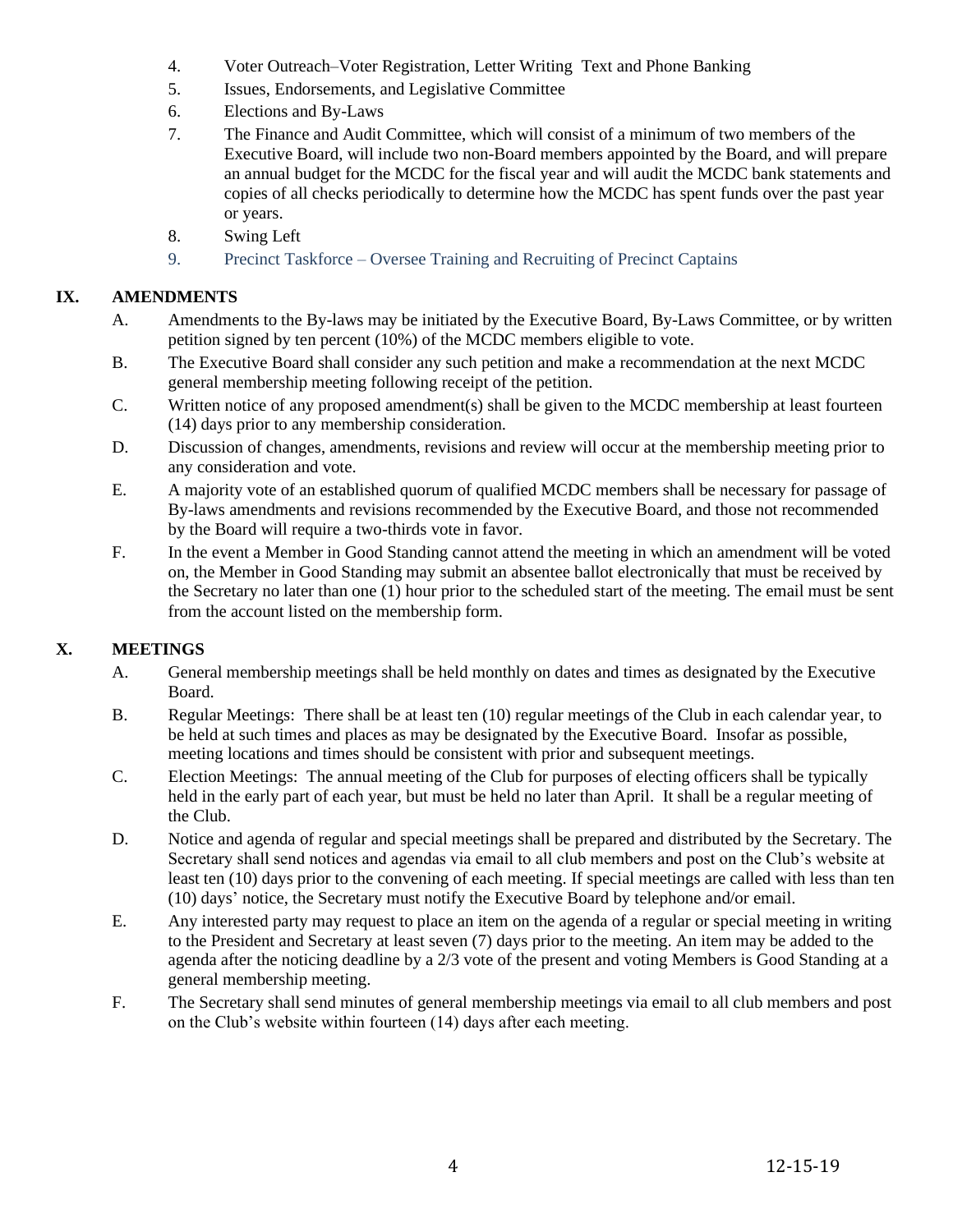G. Special Meetings: Special meetings of the Club may be held when called by the President (or by a Vice President in the event the presidency is vacated), by a one-third  $(1/3)$  vote of the members of the Executive Board or by written request, whether electronic or print, to the President by twenty percent (20%) of members of the Club in good standing. In the latter case, the President must call the meeting, with due notice to the membership, as soon as practical but at most within fifteen (15) days from the receipt of the request, but such special meeting may coincide with a regular meeting of the Club if such is scheduled to occur within said 15-day period.

# **XI. ENDORSEMENTS**

- A. Candidate Endorsement Guidelines
	- 1. The Club has the legal right to endorse, not to endorse, or take no position on candidates running for public and Democratic Party offices.
	- 2. Endorsement may be in the form of use of Club's name, use of volunteers, monetary contributions or any combination thereof.
	- 3. All contributions must be made in accordance with state laws and club requirement that a minimum of \$225 balance remains available in the treasury at all times.
	- 4. The Club may only consider registered Democrats for endorsement.
	- 5. All Candidate Endorsements must follow the procedures listed below.
- B. Endorsement Procedures
	- 1. Active Club members may request that an endorsement forum or a special meeting be held to inform the membership of the various candidates and consider their endorsement. The Club may have more than one meeting if needed.
	- 2. The Executive Committee shall set the rules of the forum, giving each candidate an equal amount of time for presentation and allowing a set time for questions from members.
	- 3. All Democratic candidates who are seeking Club endorsement will be invited to an endorsement forum or special meeting. Candidates will be notified of the rules before the forum or special meeting.
	- 4. If candidates are not able to attend the endorsement meeting, candidates may send a representative or have a Club member speak on their behalf.
	- 5. Candidates may also provide literature, resume or any other promotional materials.
	- 6. Following all presentations, active members must vote by a two-thirds majority to endorse a candidate.
	- 7. In accordance with state laws and club requirements, active members may vote by a two-thirds vote to make a monetary contribution to an endorsed candidate's campaign in the case of local providing that candidate has been an active member of the Marsh Creek Democratic Club.
	- 8. All Candidates applying for endorsement shall be notified of the Club's decision in a timely manner. Endorsed candidates may be listed in a press release distributed to the appropriate media.
- C. Issue Advocacy
	- 1. Positions on pending legislation, proposition, and any other issues of importance to the Democratic philosophy may be taken and supported by the Club with a majority of members present. Members may request additional information or speakers on these issues before taking a position on each.

#### **XII. QUORUM**

- A. A quorum for an MCDC general membership meeting shall consist of twenty percent (20%) of the total Members in Good Standing.
- B. For the purpose of establishing a quorum, telephonic/or Skype/Facetime/Go-to-Meeting or electronic attendance is authorized.

# **XIII. PARLIAMENTARY PROCEDURE**

A. All proceedings, including those not covered by this Constitution and Bylaws, shall be governed by the latest edition of Roberts Rules of Order.